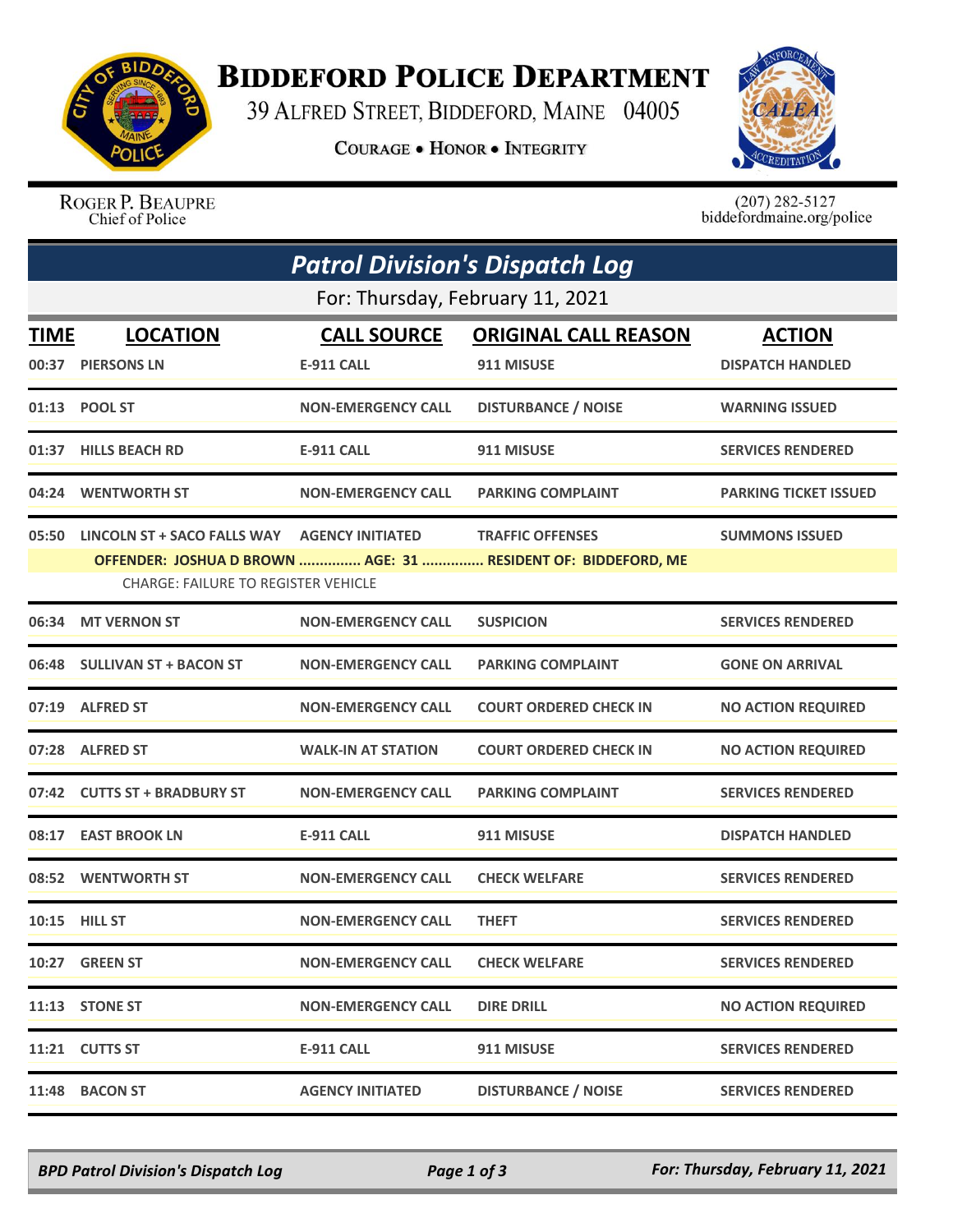| <b>TIME</b> | <b>LOCATION</b>                                                                                        | <b>CALL SOURCE</b>                                                | <b>ORIGINAL CALL REASON</b>                                              | <b>ACTION</b>                |  |  |
|-------------|--------------------------------------------------------------------------------------------------------|-------------------------------------------------------------------|--------------------------------------------------------------------------|------------------------------|--|--|
|             | 11:49 ELM ST                                                                                           | <b>WALK-IN AT STATION</b>                                         | <b>THEFT</b>                                                             | <b>REPORT TAKEN</b>          |  |  |
|             | 11:57 NEWTOWN RD                                                                                       | <b>E-911 CALL</b>                                                 | 911 MISUSE                                                               | <b>SERVICES RENDERED</b>     |  |  |
|             | 12:14 SOUTH ST                                                                                         | <b>WALK-IN AT STATION</b>                                         | <b>CIVIL COMPLAINT</b>                                                   | <b>TRANSPORT TO HOSPITAL</b> |  |  |
|             | 12:19 CHADWICK PL                                                                                      | <b>NON-EMERGENCY CALL</b>                                         | <b>DISTURBANCE / NOISE</b>                                               | <b>SERVICES RENDERED</b>     |  |  |
|             | <b>12:24 MAIN ST</b>                                                                                   | <b>NON-EMERGENCY CALL</b>                                         | <b>TRESPASSING</b>                                                       | <b>SERVICES RENDERED</b>     |  |  |
|             | 13:08 PEARL ST                                                                                         | <b>E-911 CALL</b>                                                 | 911 MISUSE                                                               | <b>NO ACTION REQUIRED</b>    |  |  |
|             | 13:44 ALFRED ST                                                                                        | <b>NON-EMERGENCY CALL</b>                                         | <b>CIVIL COMPLAINT</b>                                                   | <b>SERVICES RENDERED</b>     |  |  |
|             | 13:44 MAIN ST                                                                                          | <b>NON-EMERGENCY CALL</b>                                         | <b>FRAUD / SCAM</b>                                                      | <b>SERVICES RENDERED</b>     |  |  |
|             | 13:47 ALFRED ST                                                                                        | <b>WALK-IN AT STATION</b>                                         | <b>PAPERWORK</b>                                                         | <b>SUMMONS ISSUED</b>        |  |  |
|             | <b>CHARGE: PARKING VIOLATION</b>                                                                       |                                                                   | OFFENDER: CIVIL VIOLATION BY A MALE  AGE: 65  RESIDENT OF: BIDDEFORD, ME |                              |  |  |
| 14:15       | <b>BOULDER WAY</b>                                                                                     | <b>NON-EMERGENCY CALL</b>                                         | <b>TRESPASSING</b>                                                       | <b>NO ACTION REQUIRED</b>    |  |  |
|             | 15:40 BARRA RD                                                                                         | <b>E-911 CALL</b>                                                 | <b>ASSIST CITIZEN</b>                                                    | <b>SERVICES RENDERED</b>     |  |  |
|             | <b>15:58 PIKE ST</b>                                                                                   | E-911 CALL                                                        | <b>DRUNKENNESS</b>                                                       | <b>TRANSPORT TO HOSPITAL</b> |  |  |
| 16:32       | <b>KING ST</b>                                                                                         | <b>NON-EMERGENCY CALL</b>                                         | <b>CHECK WELFARE</b>                                                     | <b>NO VIOLATION</b>          |  |  |
| 17:59       | <b>BRADBURY ST</b>                                                                                     | <b>NON-EMERGENCY CALL</b>                                         | <b>CHECK WELFARE</b>                                                     | <b>SERVICES RENDERED</b>     |  |  |
|             | 18:48 ALFRED ST                                                                                        | <b>NON-EMERGENCY CALL</b>                                         | <b>ASSIST OTHER AGENCY</b>                                               | <b>REPORT TAKEN</b>          |  |  |
|             | 19:21 ALFRED ST                                                                                        | <b>NON-EMERGENCY CALL</b>                                         | <b>DISABLED VEHICLE</b>                                                  | <b>SERVICES RENDERED</b>     |  |  |
|             | 19:33 LAMBERT ST                                                                                       | <b>NON-EMERGENCY CALL</b>                                         | <b>PARKING COMPLAINT</b>                                                 | <b>SERVICES RENDERED</b>     |  |  |
| 19:33       | <b>MT VERNON ST</b>                                                                                    | <b>NON-EMERGENCY CALL</b>                                         | <b>SUSPICION</b>                                                         | <b>NEGATIVE CONTACT</b>      |  |  |
| 19:35       | <b>GEORGE ST</b>                                                                                       | <b>E-911 CALL</b>                                                 | <b>DISTURBANCE / NOISE</b>                                               | <b>ARREST(S) MADE</b>        |  |  |
|             |                                                                                                        |                                                                   | OFFENDER: ANTHONY B WOODSOME  AGE: 30  RESIDENT OF: NORTH WATERBORO, ME  |                              |  |  |
|             | <b>CHARGE: WARRANT ARREST</b><br>OFFENDER: MARCUS ANTHONY STEWART  AGE: 30  RESIDENT OF: BIDDEFORD, ME |                                                                   |                                                                          |                              |  |  |
|             | <b>CHARGE: CRIMINAL RESTRAINT</b>                                                                      |                                                                   |                                                                          |                              |  |  |
|             | CHARGE: UNLAWFUL POSSESSION OXYCODONE, PRIORS                                                          |                                                                   |                                                                          |                              |  |  |
|             | CHARGE: CRIMINAL THREATENING W/ DANGEROUS WPN                                                          |                                                                   |                                                                          |                              |  |  |
|             |                                                                                                        | CHARGE: REFUSING TO SUBMIT TO ARREST OR DETENTION-REFUSAL TO STOP |                                                                          |                              |  |  |
| 20:53       | <b>MAIN ST</b>                                                                                         | <b>NON-EMERGENCY CALL</b>                                         | <b>ASSIST OTHER AGENCY</b>                                               | <b>SERVICES RENDERED</b>     |  |  |
|             |                                                                                                        |                                                                   |                                                                          |                              |  |  |

*BPD Patrol Division's Dispatch Log Page 2 of 3 For: Thursday, February 11, 2021*